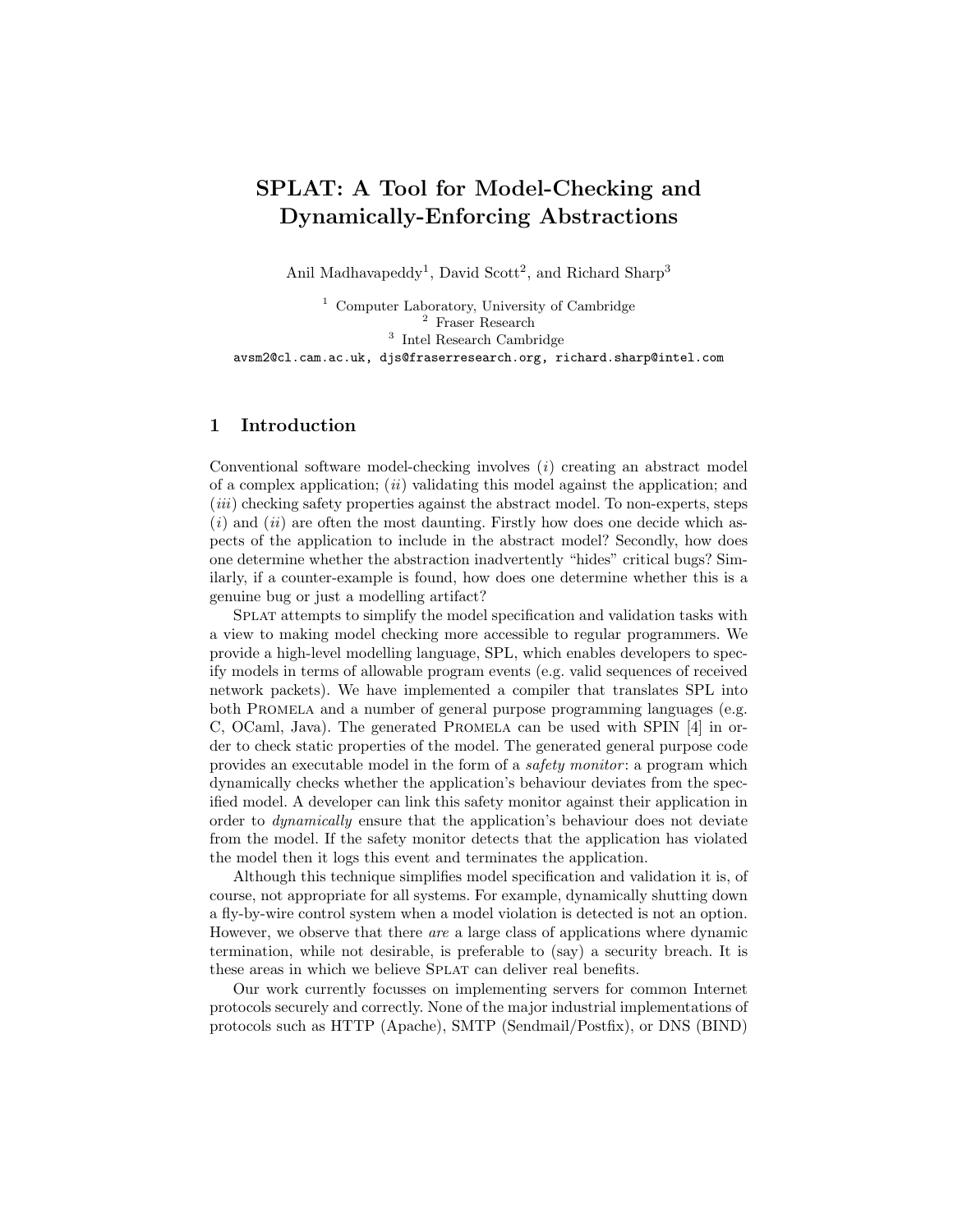are model-checked by their development teams. All of them regularly suffer from serious security flaws ranging from low-level buffer overflows to subtle high-level protocol errors  $[2]$ . In this paper we describe how we used SPLAT in the development of mlssh: a complex, high-performance SSH2-compliant server written in OCaml. Our experiences in implementing mlssh lead us to believe that SPLAT is accessible to regular programmers without extensive model-checking experience.

## 2 Discussion

To demonstrate the benefits of Splat we chose to use it in the development of mlssh: an Objective Caml [1] SSHv2 server. SSH, currently being standardized by the IETF [6], is a complex protocol combining transport-level encryption, user authentication, multiplexed data channels and remote shells. We chose to implement mlssh in Objective Caml [1], since the strong static-type safety, good UNIX syscall interface, and fast native-code output were all essential to our goals of high performance and portability.

We used the SPL language to specify sequences of network messages allowed by the SSH protocol. SPL policies, which are written using a familiar 'C'-like syntax, represent non-deterministic finite state automata. An SPL automata's inputs are referred to as statecalls. In the case of mlssh, statecalls are generated when certain packets are received or transmitted, or some significant computation is performed by the server (e.g. deriving a shared secret via Diffie-Hellman key exchange). A simplified fragment of the mlssh SPL policy for the transport layer and authentication is shown in Figure 1.

```
automaton transport (encrypted, s_auth) {
  always_allow (Recv_ignore, Recv_debug) {
     multiple (1..) {
       either {
        Recv_kexinit; Xmit_kexinit;
          either {
           Expect dh; (... etc)
          } or {
           Expect gex; (... etc)
 }
         Recv_newkeys; Xmit_newkeys;
        \overline{\text{encr}\text{ypted}} = \text{true};
         } or (encrypted && !s_auth) {
        Recv_serv_auth;
         Xmit_serv_auth_ok;
        service \overline{\text{auth}} = \text{true};
 }
    \lambda }
}
                                                       automaton auth (success, failed) {
                                                          do {
                                                            either {
                                                               optional { Xmit_auth_banner; }
                                                               either {
                                                                Recv_auth_req_none;
                                                                 Xmit_auth_failure;
                                                               } or
                                                                 Recv_auth_req_password;
                                                                auth decision (success);
                                                               } or {
                                                                 Recv_auth_req_publickey;
                                                                auth decision (success);
                                                                 } or {
                                                                 Notify_auth_permanent_failure;
                                                                failure = true; }
                                                           } until (success || failed);
                                                       }
```
Fig. 1. Sample SPL fragment for an SSHv2 server

Statecalls are represented by capitalized identifiers, and SPL functions use lower-case identifiers. Semicolons are used to specify sequencing (e.g. S1; S2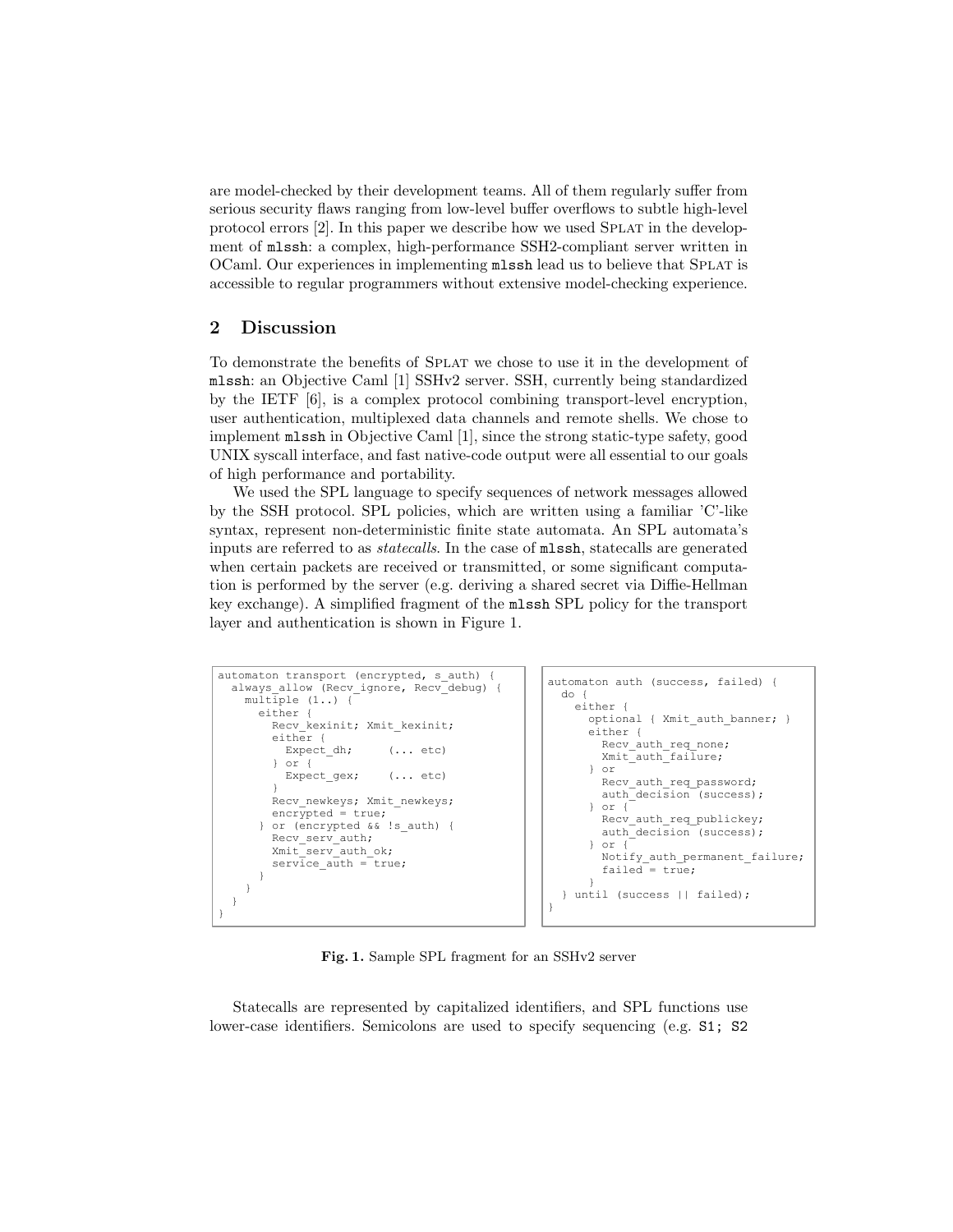specifies that state call, S1, must occur before state call, S2). Non-deterministic choice is represented by using the either/or construct. The always allow block specifies out-of-band messages which are expected at any time but do not cause state transitions. The multiple  $(1, .)$  block specifies that its body may occur one or more times, and optional allows a block to occur at most once. Although not in this example, SPL also supports a during/handle construct that models asynchronous message handling (particularly useful for UNIX signal handling). General recursion is prohibited, allowing us to statically allocate space for function arguments and return values. Internally, the Splat compiler transforms SPL into a Control Flow Automaton (CFA) [3] representation.

There are two automata specified in Figure 1: transport and auth. The transport automaton is parameterised over two variables: encrypted (representing that the channel has completed an initial key exchange and is encrypted) and s auth (to indicate that the server has enabled the authentication service to the client). The auth automaton maintains two state variables to indicate either a successful authentication (success) or a permanent failure (failed). The auth decision function call has been omitted for brevity.

Informally, the meaning of an SPL program is as follows. Each automaton executes in parallel and sees every statecall. If an automaton receives a statecall it was not expecting it reports an error. If any of the parallel automata report an error then the SPL model has been violated.

To make the SPL more readable, each automaton,  $A$ , is surrounded by an implicit always allow block that allows all statecalls not explicitly referenced in A. More precisely, let  $\mathcal{S}_{all}$  be the set of all statecalls referenced in the entire SPL policy. Let  $\mathcal{S}(\mathcal{A})$  be the set of all statecalls referenced in the definition of automata  $\mathcal{A}$ . Then  $\mathcal{A}$ 's implicit always allow block allows statecalls in the set  $\mathcal{S}_{all} \setminus \mathcal{S}(\mathcal{A}).$ 

#### 2.1 Executable model

In order to actually use and enforce this model in the target application, the Splat compiler outputs a safety monitor designed to be linked directly against the source code of the server. The safety monitor requires that the rest of the server program cannot compromise its internal state. If this were not the case then an attacker could (say) exploit a buffer overflow to manipulate the controlflow of the safety monitor. In the case of mlssh, the SPLAT compiler generates OCaml code for the safety monitor. The interface to the safety monitor is generated as follows:

```
module Automaton = struct
 exception Bad_statecall
 type statecall =
    |Xmit_ignore |Xmit_debug |Recv_kexinit |Xmit_kexinit (... etc)
 type state
 val init : unit -> state
  val tick : statecall -> state -> state
end
```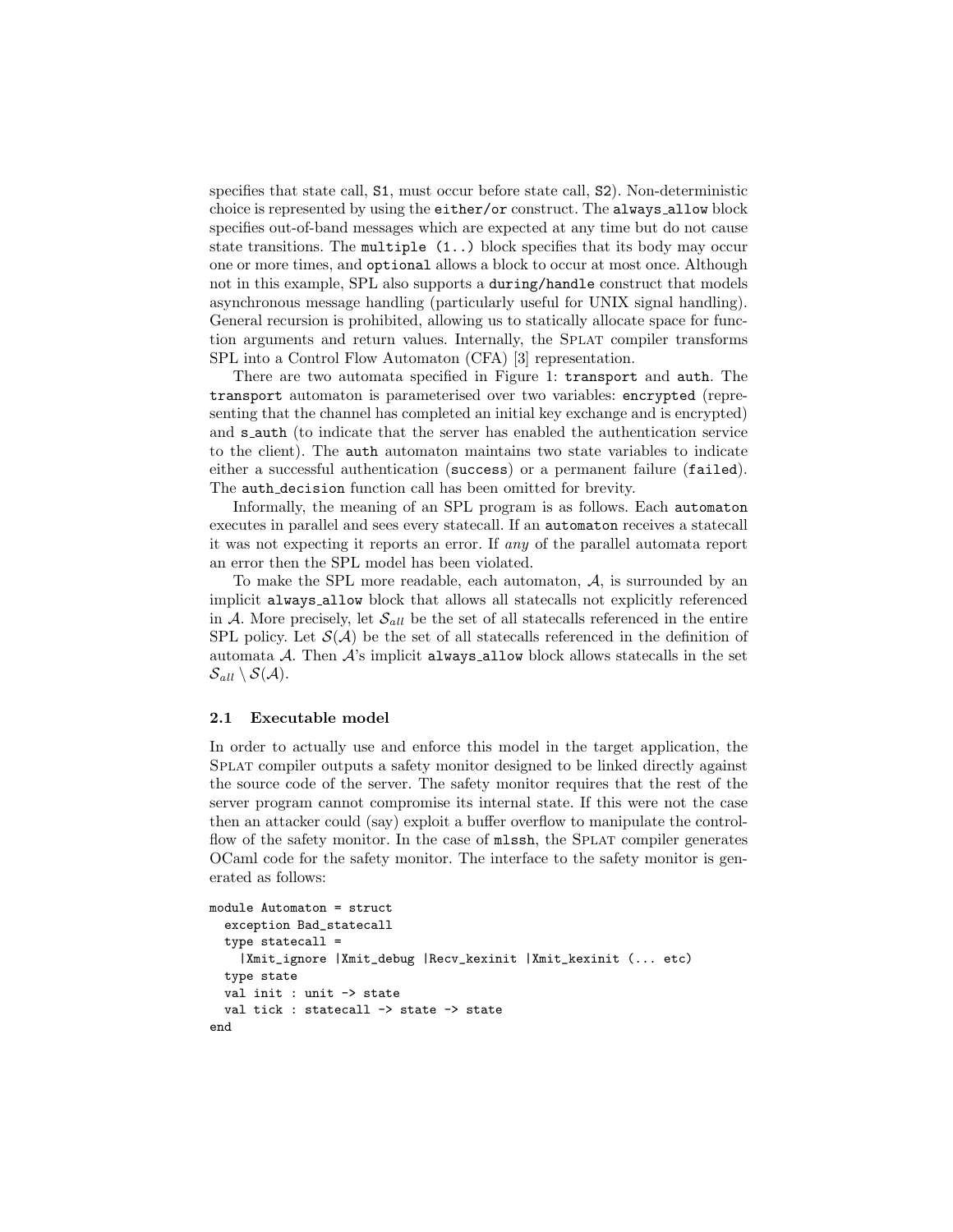This interface allows mlssh to initialize the safety monitor (via Automaton.state), and to drive it by calling tick. If the safety monitor ever receives an invalid sequence of statecalls (passed via tick calls) then it generates the Bad\_statecall exception, terminating the program.

Although we specifically describe an OCaml interface here, the compiler can also be easily extended to other language's type systems (e.g. Java objects), allowing server authors to write programs in their language of choice and still use the SPLAT tool-chain. In the case where languages do not make strong enough memory-safety guarantees to protect the safety monitor from the main program (e.g. C), the compiler outputs an automaton which runs in a separate UNIX process [5] and stub code which allows the server to communicate with the monitor via IPC. However, this approach is slower for more fine-grained SPL policies, as there is significantly more overhead in performing IPC than simply calling a function (as is the case with OCaml).

It is important to note that we do not enforce mechanisms for insertion of tick calls in server applications. In recent years, there have been a proliferation of languages being used for authoring Internet services (Python, Perl, Ruby, Erlang, Java, Eiffel, C/C++, Objective C etc.). Since different languages present such different mechanisms for writing servers, any such technique would be either too language-specific or too general to be of use. Instead, we allow SPL automata to be embedded into any of these languages and allow server authors to insert ticks as they see fit. In our implementation of mlssh we used a combination of:  $(i)$  manual tick-insertion within the server source;  $(ii)$  meta-programming techniques to automatically introduce ticks into generated code used for lowlevel packet parsing; and *(iii)* program slicing to automatically call ticks across API boundaries (e.g. into the cryptographic functions).

### 2.2 Promela Output

The SPL compiler transforms the SPL policy directly into Promela code, suitable for machine-checking using SPIN. In addition, message producer processes are created which continuously transmit statecalls to each automata. Modelchecking this output is not very interesting beyond exhaustiveness testing to check that all the states are reachable. However, the programmer can specify additional LTL assertions which must hold for the SPL policy as a whole. These LTL assertions are checked by SPIN, and any counter-examples are translated by the compiler back into SPL line numbers (which were added to each state in the CFA by the compiler). In the code snippet shown previously, some LTL assertions used are: (i) encrypted  $\Rightarrow$   $\Box$ encrypted and (ii) s\_auth  $\Rightarrow$   $\Box$ encrypted. These indicate that when encryption is enabled, it must remain enabled for the lifetime of the session. Similarly, when the authentication service is activated, encryption must always be enabled from then on.

Although the LTL assertions are currently specified outside of the SPL specification, we are currently integrating support for the assertions into the SPL grammar, thus allowing them to be dynamically enforced in the executable au